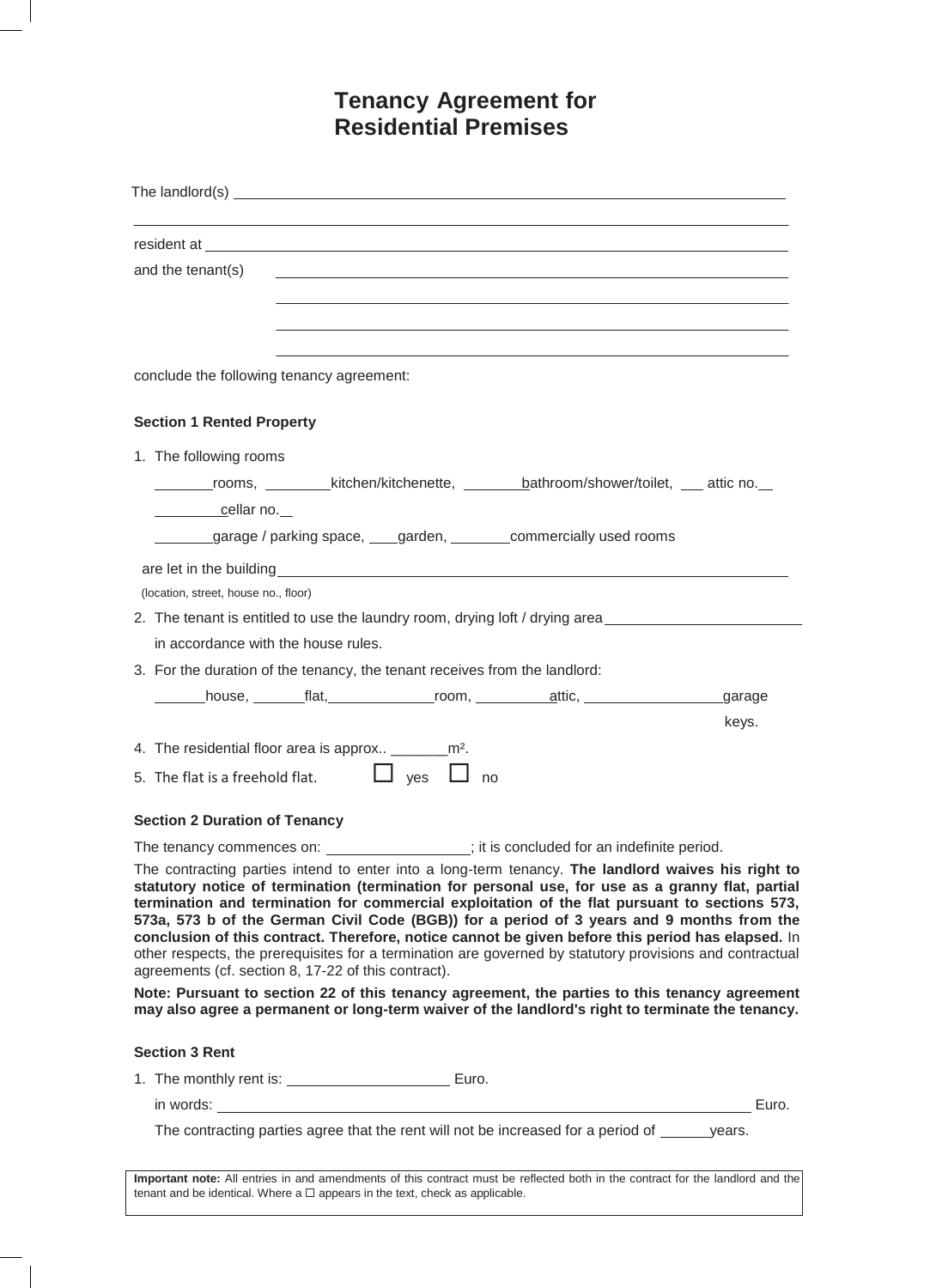|                                                                                   | The landlord must announce rent increases and provide all explanations concerning changes to the<br>contract in writing. Where legally permissible, a declaration in text form (e.g. by e-mail or fax)<br>suffices. |  |  |  |  |  |  |
|-----------------------------------------------------------------------------------|---------------------------------------------------------------------------------------------------------------------------------------------------------------------------------------------------------------------|--|--|--|--|--|--|
|                                                                                   | This rent covers all operating costs, unless otherwise specified in clause 2.                                                                                                                                       |  |  |  |  |  |  |
|                                                                                   | The flat was subsidised by public funds and is therefore price-controlled; the rent has therefore been<br>determined on the basis of a profitability calculation.                                                   |  |  |  |  |  |  |
|                                                                                   | The flat was subsidised by public funds. The options for increasing rent are therefore based on the<br>funding agreement / funding approval in conjunction with the German Civil Code.                              |  |  |  |  |  |  |
|                                                                                   | The maximum permissible rent is ___________________ Euro until ________________ (end of rent control).                                                                                                              |  |  |  |  |  |  |
|                                                                                   | The landlord will provide the tenant with all information on the rent control contained in the funding<br>approval.                                                                                                 |  |  |  |  |  |  |
|                                                                                   | 2. In addition to the rent, the tenant will pay                                                                                                                                                                     |  |  |  |  |  |  |
|                                                                                   | a) an advance payment of __________________ Euro per month for heating and hot water.                                                                                                                               |  |  |  |  |  |  |
|                                                                                   |                                                                                                                                                                                                                     |  |  |  |  |  |  |
| for water supply, drainage, refuse collection (enter other operating costs here:) |                                                                                                                                                                                                                     |  |  |  |  |  |  |
|                                                                                   |                                                                                                                                                                                                                     |  |  |  |  |  |  |
|                                                                                   |                                                                                                                                                                                                                     |  |  |  |  |  |  |
|                                                                                   |                                                                                                                                                                                                                     |  |  |  |  |  |  |
|                                                                                   | A statement of accounts for the advance payments will be drawn up once a year. Where a lump<br>sum has been agreed, no supplementary claims will be made.                                                           |  |  |  |  |  |  |
|                                                                                   |                                                                                                                                                                                                                     |  |  |  |  |  |  |
|                                                                                   |                                                                                                                                                                                                                     |  |  |  |  |  |  |
|                                                                                   | or                                                                                                                                                                                                                  |  |  |  |  |  |  |
|                                                                                   | Account No. ____________________bank sort code ______bank _______________________                                                                                                                                   |  |  |  |  |  |  |
|                                                                                   | 4. The landlord asserts that during the last two accounting periods, the heating costs for the entire                                                                                                               |  |  |  |  |  |  |
|                                                                                   |                                                                                                                                                                                                                     |  |  |  |  |  |  |
|                                                                                   | In the event that the tenant pays further operating costs in addition to the rent, the landlord asserts<br>that the agreed advance payment is sufficient to settle to anticipated costs.                            |  |  |  |  |  |  |
|                                                                                   | Section 4 Allocation of and Statement of Accounts for Heating and Operating Costs                                                                                                                                   |  |  |  |  |  |  |
|                                                                                   |                                                                                                                                                                                                                     |  |  |  |  |  |  |

*2*

- rata consumption are used in the statement of accounts for the heating and hot water costs, the costs of operating the central heating system and the central hot water supply shall be allocated pro rata to the tenants of the house.
- 2. The overall costs for heating and hot water will be allocated equally (50% each) by residential floor area (m²) and the actually established heat consumption, unless another distribution ratio permissible in accordance with the German Heating Cost Ordinance is chosen below.
- 3. \_\_\_\_\_\_\_\_\_ percent (30 percent or 40 percent) of the costs for heating and hot water are allocated by residential floor area and \_\_\_\_\_\_\_\_\_\_\_\_\_ percent (70 percent or 60 percent) by consumption.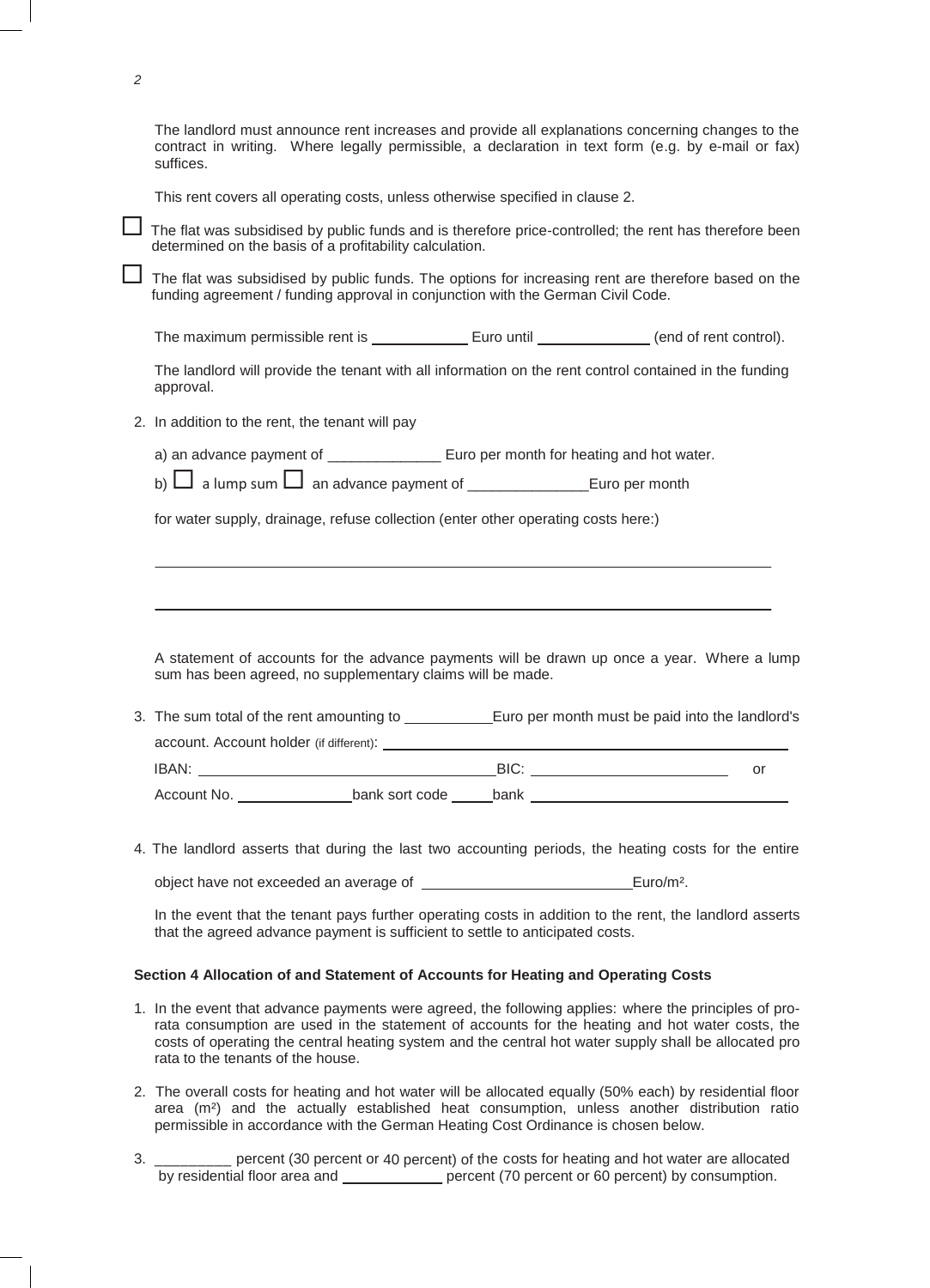4. Other operating costs are invoiced by consumption or on a costs-by-cause principle, provided they are recorded appropriately. Otherwise, the following applies:



 $\Box$  The operating costs are invoiced according to the share of the residential floor area:

 $\Box$  The operating costs are invoiced on the basis of the number of people:

- 5. A statement of accounts for the heating and operating costs will be drawn up once a year.
- 6. The landlord can only demand a supplementary payment for the heating and operating costs if he provides the tenant, no later than 12 months after the end of the accounting period, with a written statement of accounts proving that the advance payments for the operating costs were insufficient. In case the accounts result in a credit balance in favour of the tenant, this shall be paid out immediately. The landlord is not entitled to offset a credit balance against any claims that are disputed or have not been established as final and absolute. The tenant must inform the landlord no later than 12 months after receipt of the statement of accounts of any objections against the statement of accounts.
- 7. Supplementary demands by the landlord must be paid within 4 weeks of receipt of the proper statement of accounts. The landlord grants the tenant the opportunity to inspect the calculation notes. The tenant can ask for copies of the calculation notes to be sent to him by post in return for a reimbursement of adequate photocopying costs and postage.
- 8. In the event that the advance payments exceed or fall short of the actual costs, each contracting party may adjust the advance payment to a suitable level.

# **Section 5 Supply of Heating and Hot Water**

- 1. The landlord must ensure the central heating is operational when dictated by the weather, but at least during the period from 15 September to 15 May. Between 6.00 a.m. and midnight, a temperature of at least 20°C to 22°C must be reached in the heatable rooms. During the rest of the night, 18°C will be sufficient.
- 2. The landlord must provide hot water day and night.
- 3. Outsourcing of heating and hot water supply or other services (such as TV/radio reception) to a third party is only permissible with the tenant's consent. In case of performance default, the tenant is also entitled to assert his warranty claims vis-à-vis the landlord under the landlord and tenant law.

## **Section 6 Obligations of the Landlord before the Tenant Moves in**

1. The landlord is obliged to have to following work carried out in the rented premises at his own expense before commencement of the tenancy.

2. The landlord provides the tenant with a complete copy of an energy performance certificate that complies with the German Energy Saving Regulations. He assures that this energy performance certificate is correct.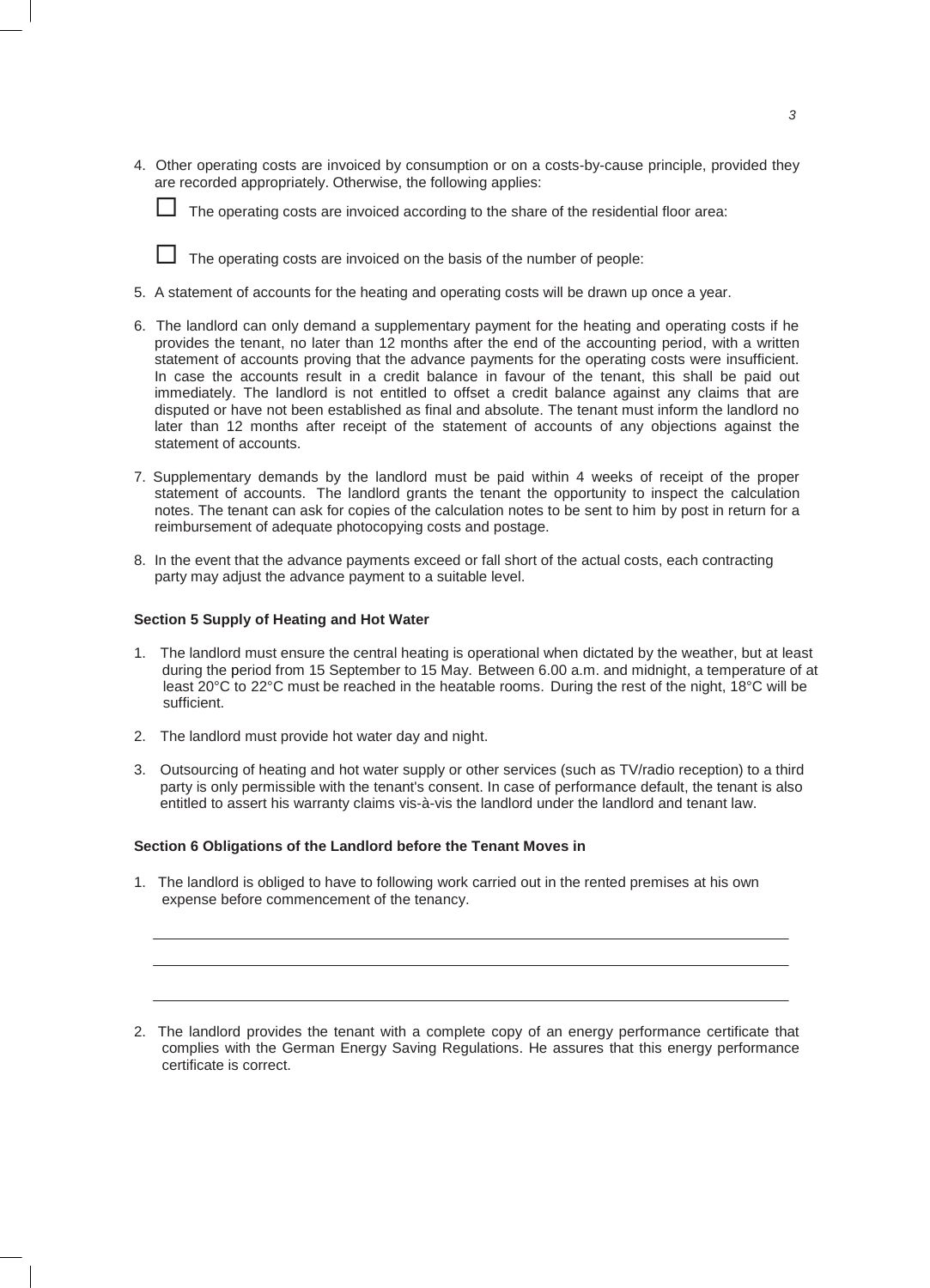### **Section 7 Defects and Damages in the Flat**

- 1. The tenant must inform the landlord immediately about any obvious defects in the apartment.
- 2. In the event that the flat has considerable defects or does not have a guaranteed feature, the tenant is entitled to reduce the rent to an appropriate level until the landlord remedies the defect. This does not affect other claims such as the claim to performance and the claim for damages.
- 3. In the event that the landlord does not have the notified defect remedied within one month or immediately in urgent cases, despite a reminder by the tenant, the tenant is also entitled to remedy the defects at the expense of the landlord. For that purpose, the tenant can employ the services of specialist companies and withhold an appropriate amount from the next rent payment as a retainer.
- 4. The tenant is liable vis-à-vis the landlord for damage culpably caused by himself, his flatmates, housemaids, lodgers and any tradesmen commissioned by him after moving in.

#### **Section 8 Repairs and Structural Changes**

- 1. The tenant must tolerate any measures in the flat or the house that are required to maintain the flat or the building (maintenance and repair measures).
- 2. The tenant must tolerate measures taken to improve the flat or other parts of the house or to save energy or water (modernisation), provided the planned measures and the anticipated rent increase would not result in an unreasonable hardship for him, his family or another member of his household.
- 3. Expenses payable by the tenant during the construction work must be reimbursed by the landlord; upon request, the landlord must make an advance payment. These expenses will not result in a rent increase.
- 4. The landlord must inform the tenant in writing 3 months before the commencement of construction works about the type of work, their extent, commencement and anticipated duration as well as the anticipated rent increase. The tenant is entitled to terminate the tenancy agreement by the end of the month following the month of such an announcement; such termination will then become effective at the end of the month following termination. In the event hat the tenant has terminated the agreement, the construction work must be postponed until the end of the tenancy. The latter does not apply to work that has no or only minor effects upon the rented rooms or that is urgently required for safety reasons.

#### **Section 9 Structures Built in by the Tenant**

- 1. The tenant is entitled to erect oil-heaters or other suitable heaters instead of coal-fired furnaces. Regulations by authorities, in particular for the erection of oil heaters and the storage of fuel oil, must be complied with. The tenant will obtain potentially necessary permits and approval from authorities at his own expense. The landlord must be given sufficient notice of the erection of such heaters.
- 2. The tenant is entitled to make structural changes and install facilities for barrier-free use of the rented property or access to it at his own expense. Before doing so, he must obtain the approval of the landlord. The landlord can refuse consent if he or the other tenants have an overriding interest in keeping the rented property unchanged. The landlord can request an adequate security from the tenant for restoring the property to its original condition after moving out. The tenant is liable for the professional execution of the work and proper use. In case of an appreciable risk of damage, the tenant must provide proof of suitable third party liability insurance.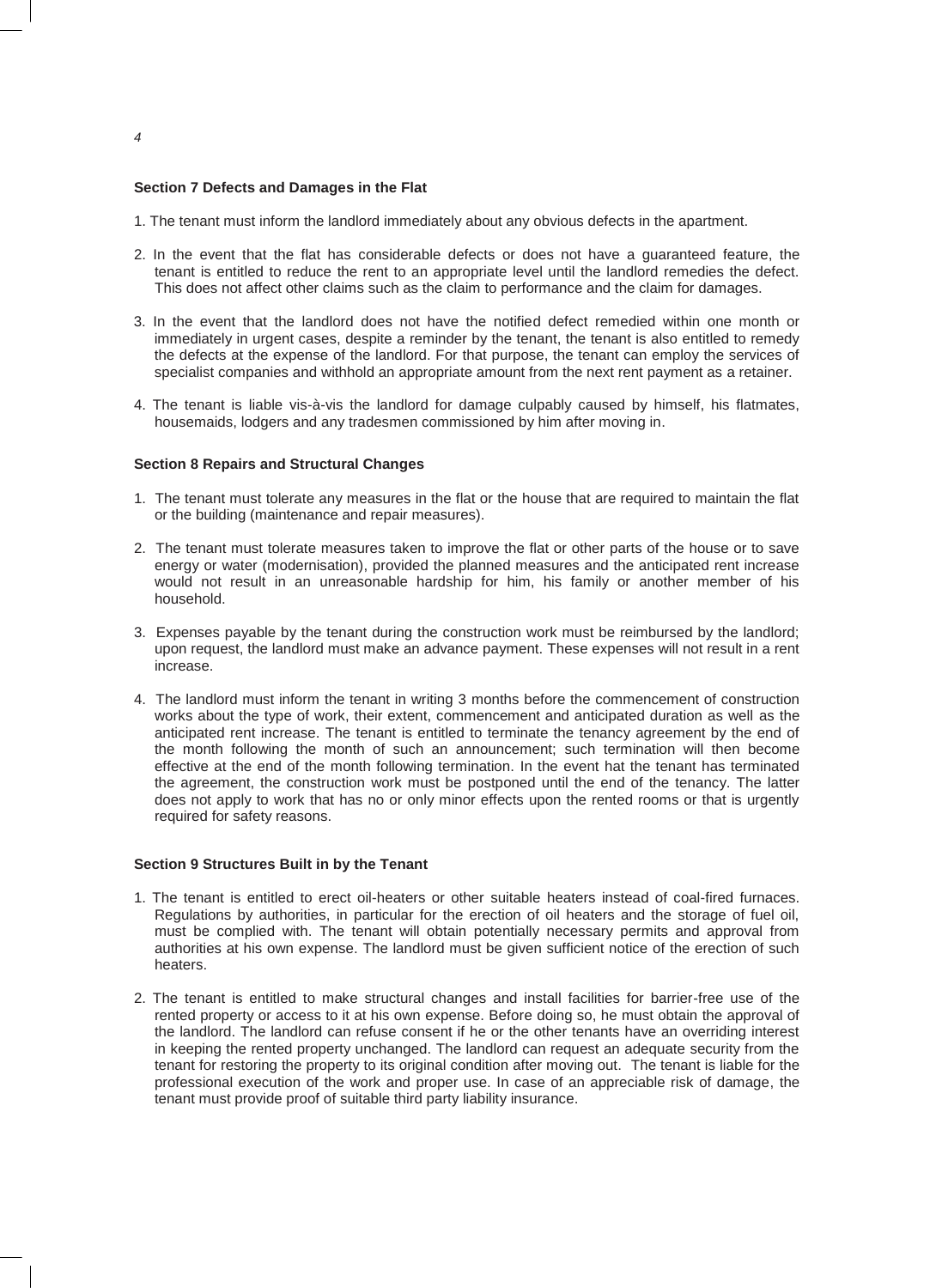- 3. Any other built-in structures and structural changes by the tenant, which exceed the contractually stipulated use, may only be carried out with the consent of the landlord. The landlord may only refuse consent if the measures are unreasonable for him or the other tenants.
- 4. The tenant may conclude his own supply and connection contracts with energy suppliers, telecommunications companies and multimedia service providers of his choice. For this purpose the landlord grants him the use of already existing house installations, if needed. Additional installations required will be granted by the landlord, provided this is reasonable for him after due consideration and the tenants indemnifies him against all related costs.
- 5. The tenant is entitled to remove any fittings put up by him in the flat. This does not apply if the landlord pays the tenant adequate compensation, unless the tenant has a legitimate interest in taking these fittings with him.
- 6. An agreement which excludes the tenant's right to take these fittings with him is only effective if an appropriate compensation is agreed as outlined in clause 8.
- 7. The tenant may carry out the following work in his flat at his own expense:
- 8. In the event that the landlord takes over the tenant's built-in structures or structural changes when the tenant moves out, he must compensate the tenant for the proven costs, minus an appropriate reduction for wear and tear. A lump sum of

|  | 2 percent | 5 percent | 10 perce |
|--|-----------|-----------|----------|
|  |           |           |          |

ent of the costs invested by the tenant for each year of his tenancy.

is agreed as an appropriate reduction.

#### **Section 10 Use of Residential Property, Subletting**

- 1. The tenant may have his spouse, partner or family member move in with him at any time, if they intend to live together on a permanent basis and the flat will not be overcrowded as a consequence. When the tenant moves out, the aforementioned persons are entitled to continue the contract on their own if the flat was their main place of residence, provided the tenant agrees and the landlord has no compelling reasons preventing this in individual cases.
- 2. The tenant may sublet his flat only with the landlord's consent. The landlord must give his consent if the tenant has a legitimate interest, after concluding the contract, to sublet a part of or the entire flat to a third party for their use. This does not apply if subletting would result in the flat being overcrowded or if there is a compelling reason in the person of the lodger to refuse consent.
- 3. In cases of flat sharing the landlord must be notified immediately if individual persons sharing the flat change or move out.
- 4. Working from home requires permission if it affects significant interests of the neighbours or the landlord. Teleworking and non-disruptive work require no permission.

#### **Section 11 Household Appliances**

The tenant may put up household appliances (e.g. washing machines, dishwashers, tumble dryers) in his flat. The landlord affirms that the flat's electricity supply is adequately protected against short circuits or that he will take the appropriate action upon request.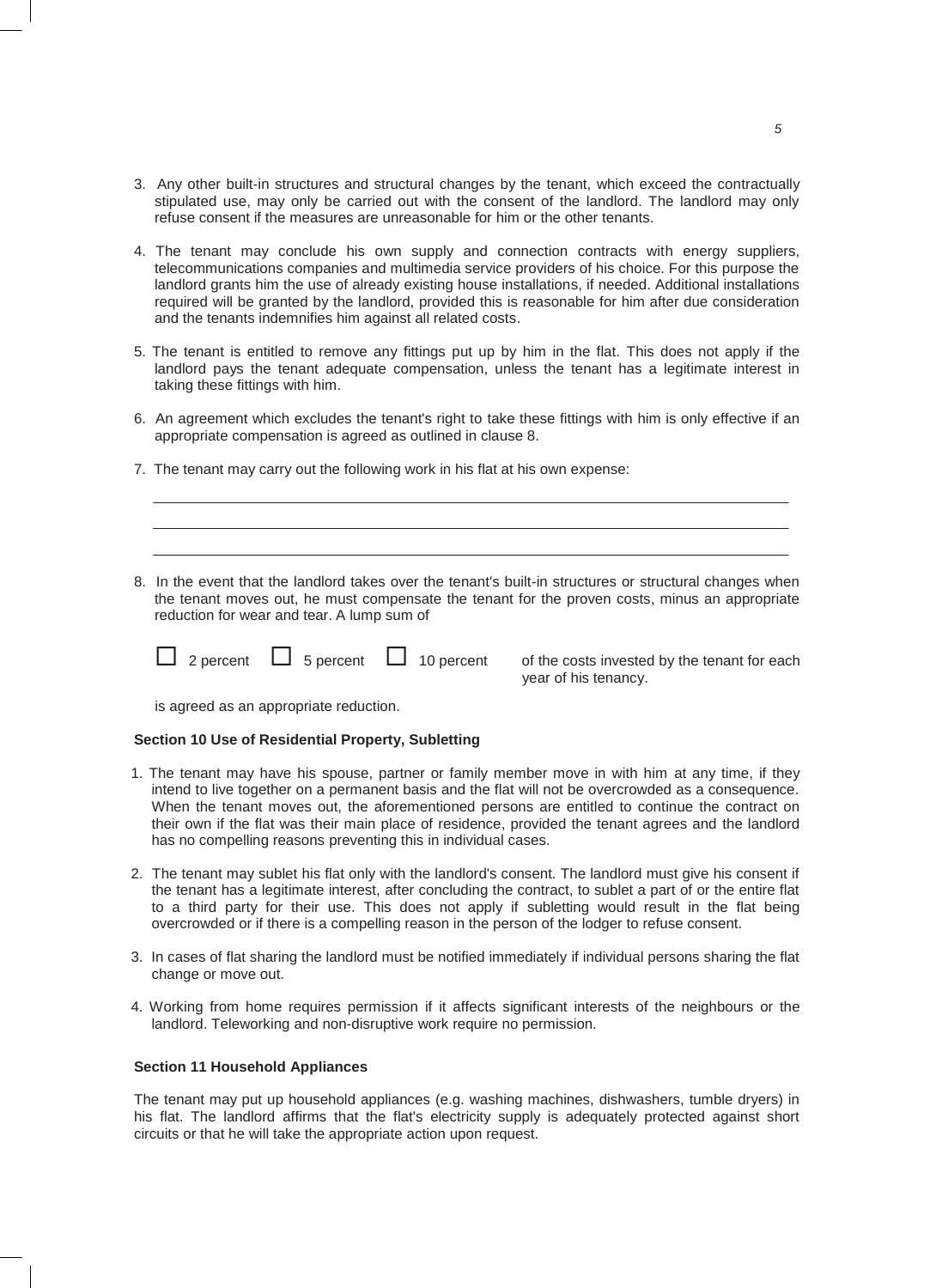# **Section 12 Keeping of Pets**

- 1. The tenant may keep small pets such as fish, hamsters, birds, turtles/tortoises and pets such as a cat or a dog in his flat.
- 2. The landlord may oppose the keeping of pets if this were to result in a nuisance to the community of tenants.

# **Section 13 Use of the Garden**

- 1. The tenant may use the garden belonging to the house.
- 2. The care and maintenance of the garden will be the responsibility of the  $\Box$  landlord  $\Box$  tenant.
- 3. Gardening equipment and material for the care and maintenance of the garden must be provided
	- by the  $\Box$  landlord  $\Box$  tenant at his expense.

## **Section 14 TV and Radio Reception – Installation of Antenna**

- 1. The landlord is entitled, with the consent of the majority of tenants, to install a community antenna, instead of individual antenna, for the reception of the usual radio and TV channels. In this case, the tenant is obliged to remove his individual antenna unless, in exceptional cases, he has legitimate reasons for keeping it. This also applies to all satellite dishes. The costs can only be allocated to those tenants that agree to these measures.
- 2. The landlord is obliged to keep a community receiver ready-to-receive (RR) at the local standard.
- 3. The tenant may have cable TV connected to his flat at his own expenses.
- 4. Provided the tenant has a legitimate interest, he is entitled to install an outdoor aerial for TV and radio reception for those TV/radio stations for which there is no community receiver at all or the landlord does not keep a receiver ready-to-receive. This also applies to satellite dishes (parabolic aerials).The landlord may choose where to install the antenna, provided this location guarantees faultless reception. The aerial must comply with VDE regulations for outdoor aerials. The tenant must keep his aerial in proper working order. The tenant will pay the costs of installing and maintaining his own aerial.
- 5. Outsourcing of the TV and radio supply to a third party requires the tenant's consent.
- 6. The landlord may only erect or permit the erection of a mobile phone base station with the tenant's consent.

## **Section 15 Landlord's Access to the Rented Property**

- 1. The landlord or his representative may enter the rented property for legitimate reasons (sale of the house or flat, termination, repairs) in the company of interested parties or tradesmen and after prior agreement with the tenant. In doing so he must take into account the tenant's work schedule or other personal hindrances. Viewings are normally to be restricted to 3 hours on one day per week.
- 2. To ensure that the landlord can also access the flat in case of an emergency during an extended absence of the tenant, the tenant must inform the landlord to whom he has left a key for that purpose.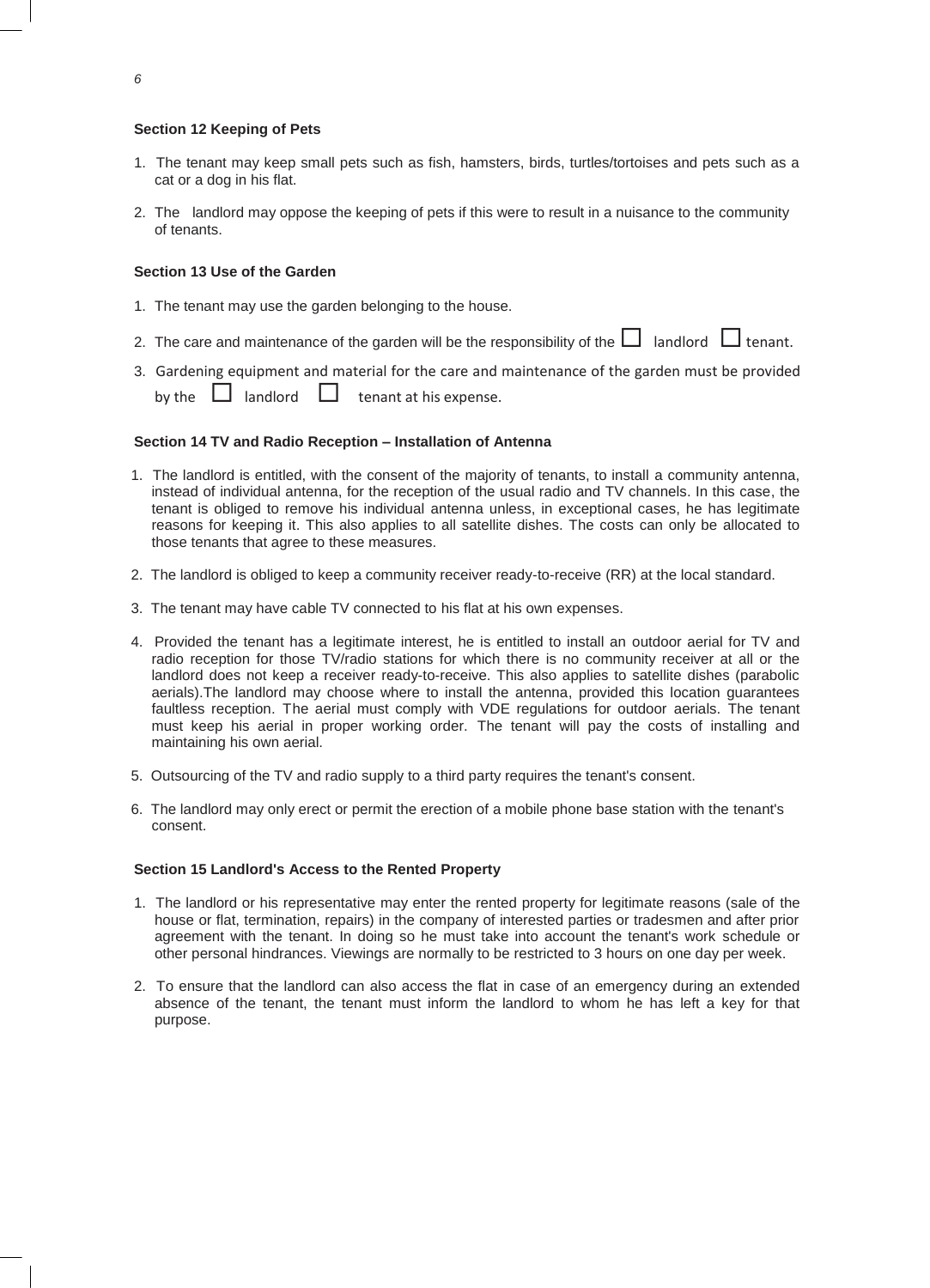# **Section 16 Landlord's Duty of Disclosure / Energy Performance Certificate**

- 1. The landlord is obliged to provide the tenant in writing with all the necessary informations; this concerns in particular the statement of accounts for heating and operating costs, rent increases, reduction in interest rates, information about housing benefit application, calculations of residential floor areas as well as the details of how the rent of flats subsidised by public funds is made up.
- 2. The landlord undertakes to hand over to the tenant a photocopy of the energy performance certificate.

### **Section 17 Statutory Notice of Termination**

- 1. The tenant can terminate the permanent rent agreement anytime with a notice period of 3 months.
- 2. For the landlord, this notice period is extended to 6 months after 5 years and 9 months after 8 years of tenancy.
- 3. Declarations of termination must be received by the contracting partner no later than the  $3<sup>rd</sup>$ business day of the month if this month is to be included in the calculation of the notice period. The contracting parties can only terminate the agreement in writing; verbal terminations are invalid.
- 4. A partial termination of storage rooms is excluded.
- 5. The tenant is entitled to terminate the agreement prematurely if he can provide a new tenant.

## **Section 18 Termination without Notice**

- 1. In the event that the tenancy ends by means of a justifiable and legitimate termination without notice by the landlord, the tenant is liable for the damage suffered by the landlord as a consequence of the rooms being vacant for some time after the tenant moves out or having to be let at a cheaper rate. This liability is restricted to a maximum period of 2 months after the return of the flat. No such liability applies if the landlord has not made sufficient efforts to find a substitute tenant.
- 2. In the event that the tenancy ends by means of a justifiable and legitimate termination without notice by the tenant, the landlord is liable for damage suffered by the tenant.

# **Section 19 Death of the Tenant**

- 1. Spouses, children, partners, family members and other persons enter into the tenancy agreement in statutory order, if they lived together with the deceased tenant. They can inform the landlord within one month of finding out about the tenant's death that they do not wish to continue the tenancy. In this case the tenancy agreement is deemed not to have been continued.
- 2. In case of more than one person being tenants and one tenant dying, the other tenants can terminate the tenancy agreement within the first 3 months of finding out about their co-tenant's death, with a notice period of one month.
- 3. The same right of termination applies to the heir continuing the tenancy agreement if nobody has entered into the agreement on the basis of statutory provisions.

## **Section 20 Tenant Moving Out**

When the tenant moves out he must return the rooms to the landlord or his estate manager swept clean and with all keys.

#### **Section 21 More than One Tenant**

1. Several tenants will be liable jointly and severally for all obligations under the tenancy agreement.